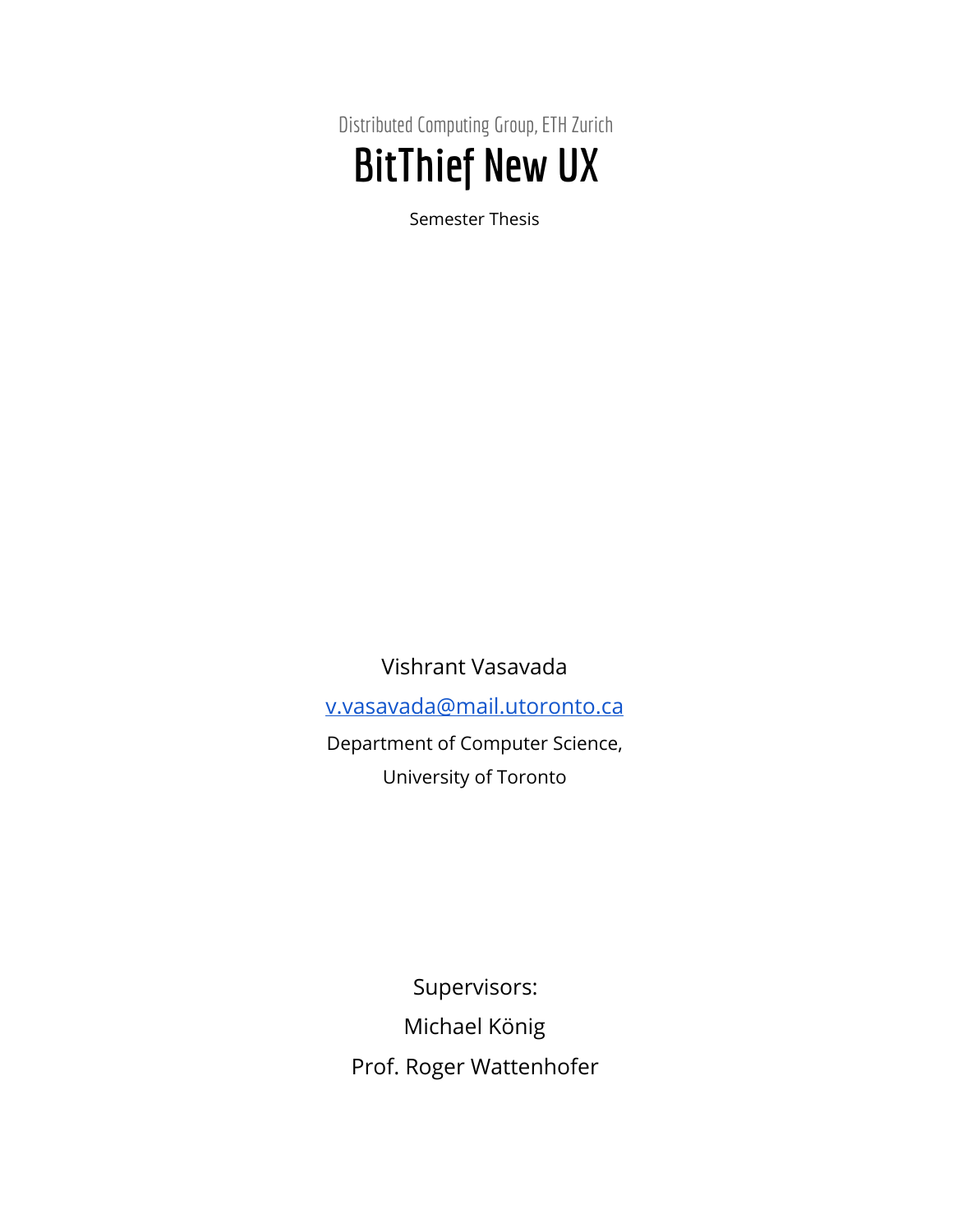# Acknowledgements

I would like to express my gratitude, especially to my mentor Michael König for supporting me during the whole project with a constant input of new ideas and improvement proposals and also for providing all the assistance needed when I was stuck. I would also like to thank Prof. Roger Wattenhofer who gave me the opportunity to be the part of this project. Lastly, I would like to thank Prof. Francois Pitt and Prof. Christiana Amza at University of Toronto who agreed to read my project report and feedback given by Prof. Wattenhofer, and allowed me to pursue this project.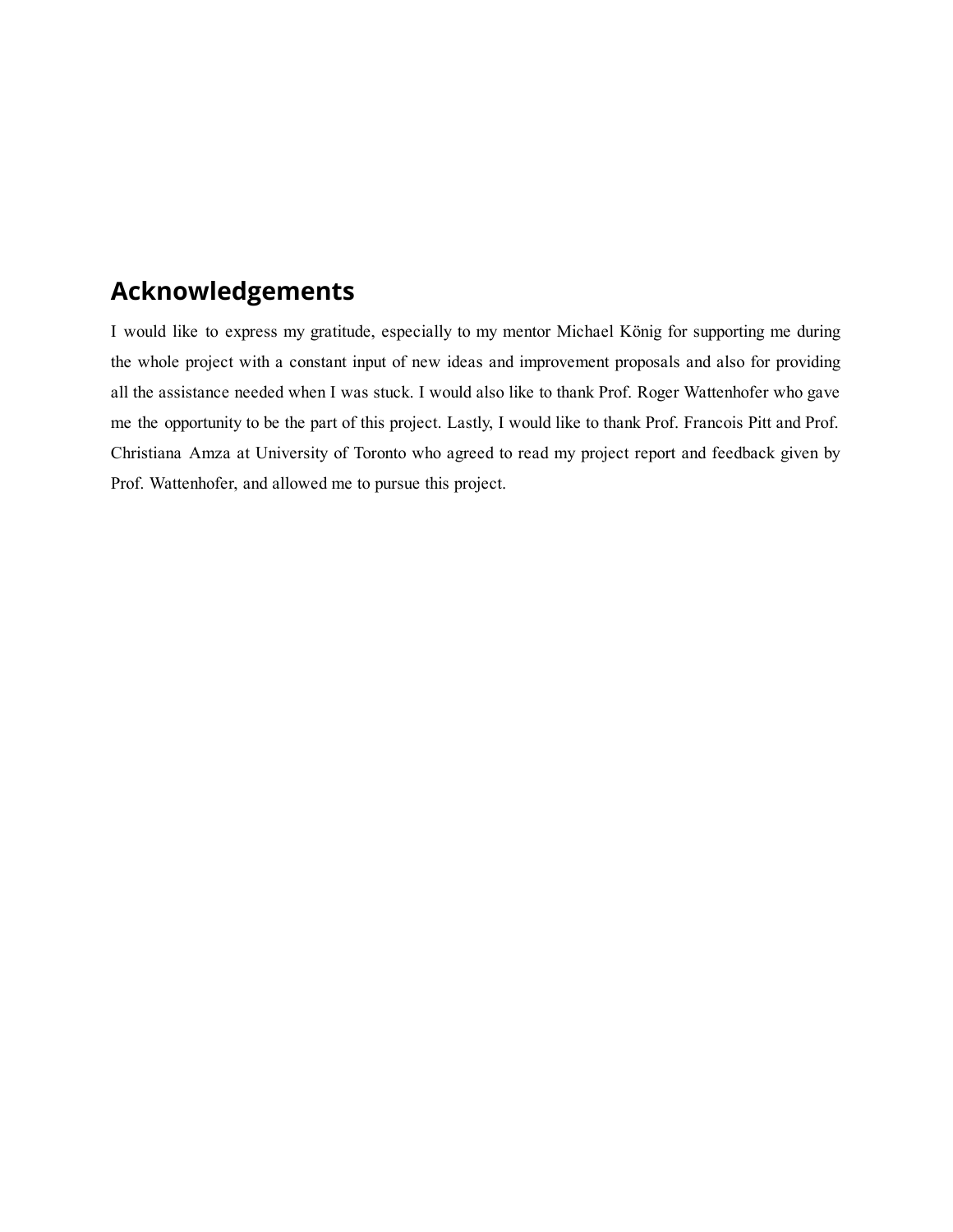## Abstract

User should be able to have one stop destination for torrent file search, information retrieval (such as number of seeders, file size, upload date) and download, rather than visiting multiple torrent websites to obtain the torrent files they want and transfer them to the BitTorrent client. With the BitThief's (a BitTorrent client) new User Experience (UX), we try to make this possible by providing the user with a fully configurable system, integrated into the BitThief, which can act as a meta-search engine, along with result filters, and take their torrent search, information retrieval and download experience to a whole new level.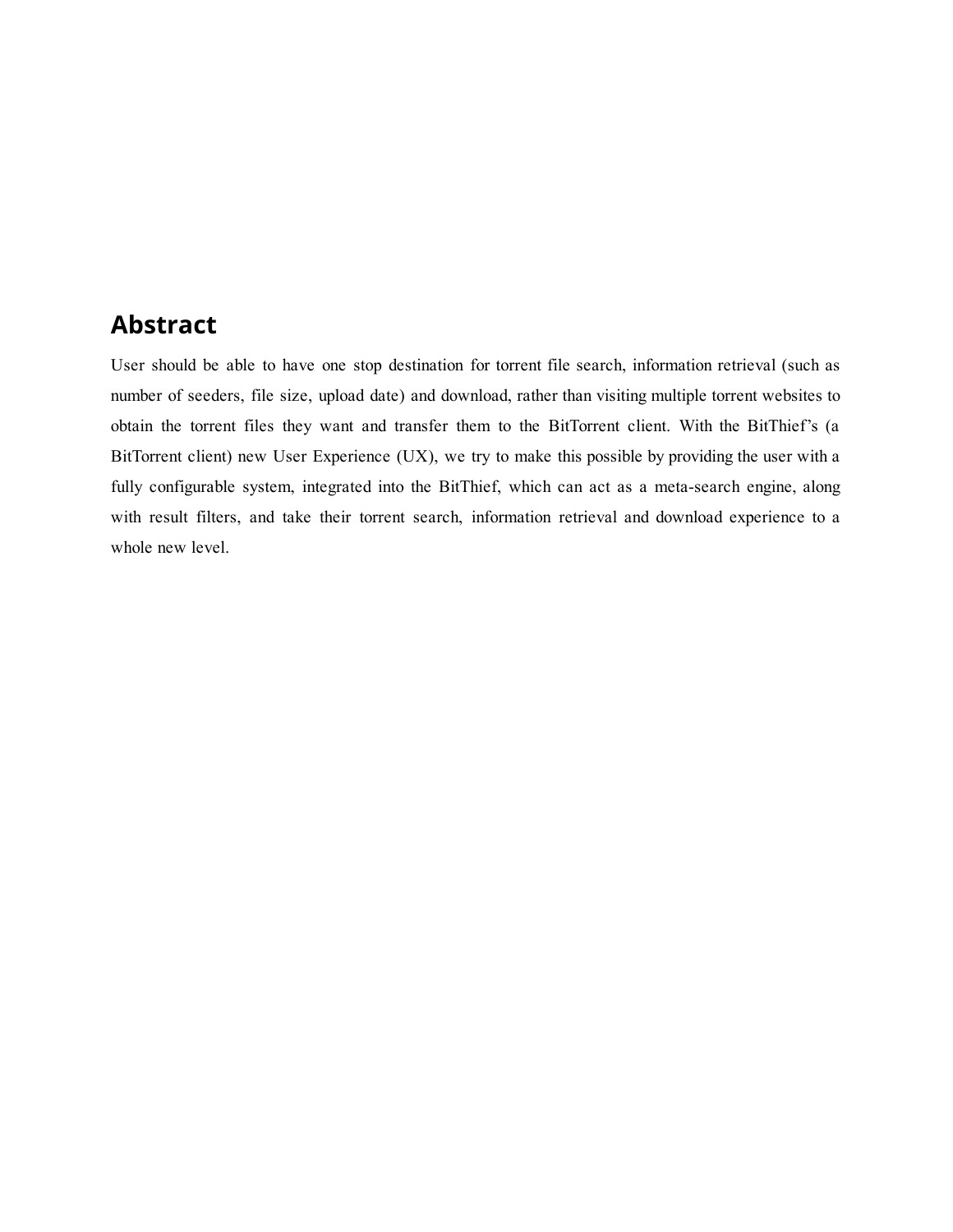## Introduction

BitThief is a "freeloading" BitTorrent client which downloads files from BitTorrent swarms without returning the favor by uploading. The goal of this project was to implement a flexible user-configurable system for integrating existing torrent websites like piratebay.se and kat.to into the BitThief. This would then allow the users to add, edit or delete any torrent website configurations and get the torrent search results from the sites, which integrates a meta-search engine into the BitThief in a unique way.

The main goal of this project was to emphasize the concepts of "flexibility" and "power user" which will be discussed later in this report. While the BitThief already had features of any other normal torrent client such as downloading from magnet links and viewing some upload/download statistics, now it also gives its users the ability to perform some amazing operations like executing queries on search results, creating profiles to auto-propose the download of newly created torrents on the pages configured by the user and retrieve any information about a torrent from its torrent page as per the user configurations.

The purpose of this report is to further explain all these new flexible features that were added to the client, why they were added and how they can enhance the user experience.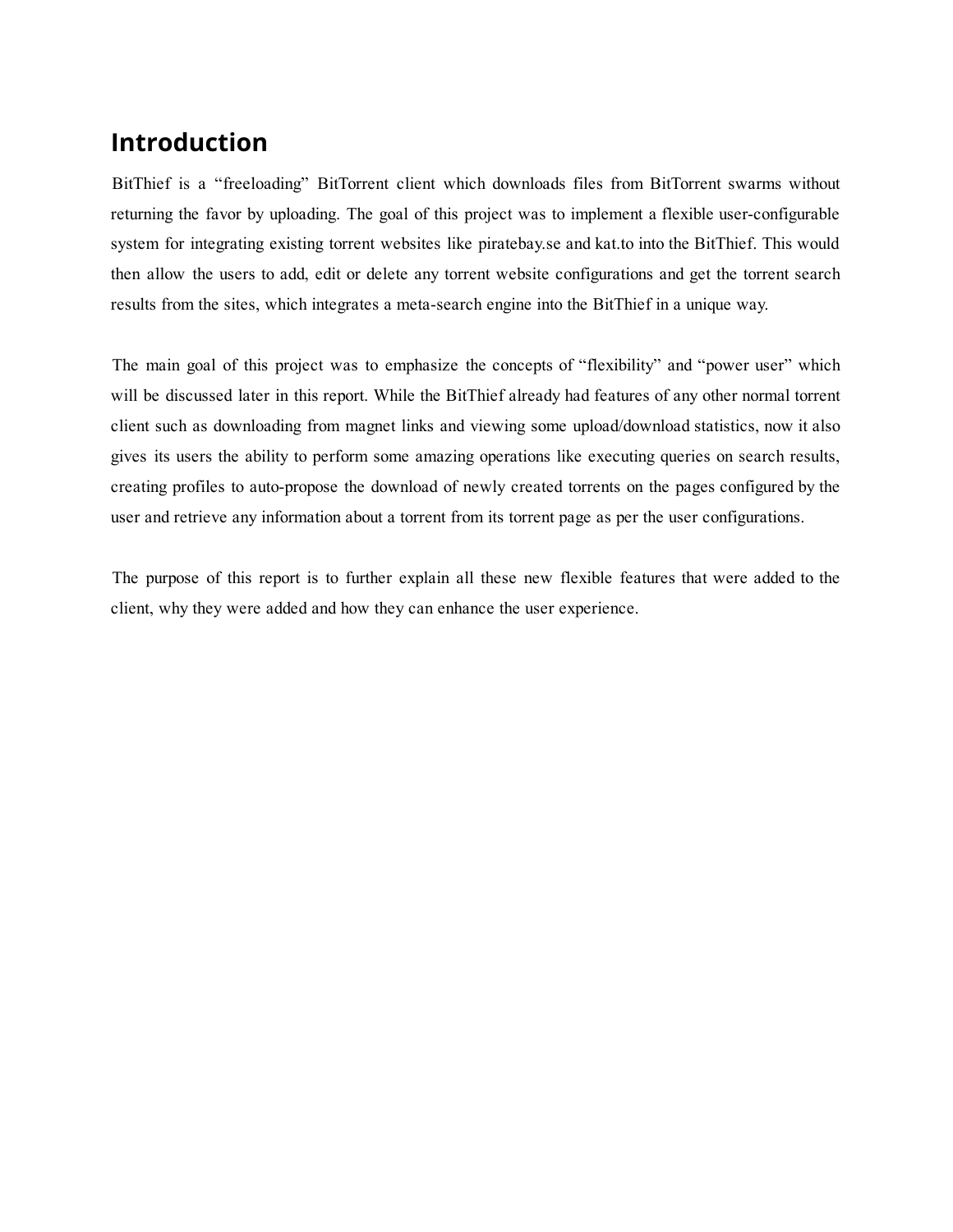### Background

### MOTIVATION

Many websites are out there which host links to torrent files and the cached information like IMDB rating, number of files, file sizes, torrent type and such other details. Whenever a user executes a search on a torrent website, they often find themselves running through the list of search results while giving special attention to the specifics like number of seeders, number of times the file has been downloaded, whether it was uploaded by a verified user, and many such things. Also, some torrent websites might have some torrent type (e.g. movies) categorized better and more informatively than the others (e.g. games). Sometimes, a user might be interested in new or "hot" torrents listed on torrent websites, but only in torrents with some specifics (e.g. size greater than 1 GB or torrent title that contains "YIFY"). The torrent websites are also often unstable with their domains and their website layouts. All these would be frustrating and lacking in details as desired by a power user who wants to save time, get only specific results, automate certain functions and have flexibility. These features are not offered by the torrent websites and most of the torrent clients today. Absence of these features in the existing torrent websites and clients and the needs of a power user were a good motivation to come up with a client that serves as a good search engine, allows users to filter the search results based on queries and also allows users to update torrent websites' URLs as needed. What makes BitThief's new system unique is that it is a fully-configurable system with nothing hard-coded. If a certain torrent website is down or its web content layout changes, users can simply reconfigure BitThief without requiring its developers to release a fixed version.

#### RELATED WORK

Torrentz.eu is a web-based meta-search engine which indexes torrent results from major torrent websites. "To perform a search, users simply type in the string of keywords and the list of matching torrent files is displayed on screen for the user to choose from."<sup>1</sup> It also allows users to sort the results based on seeders and good or verified uploaders. Selecting the torrent from the result list, then takes the user to another page, listing the torrent websites currently hosting the specified torrent through which a user can view more details and download the file.

<sup>1</sup> Source: https://en.wikipedia.org/wiki/Torrentz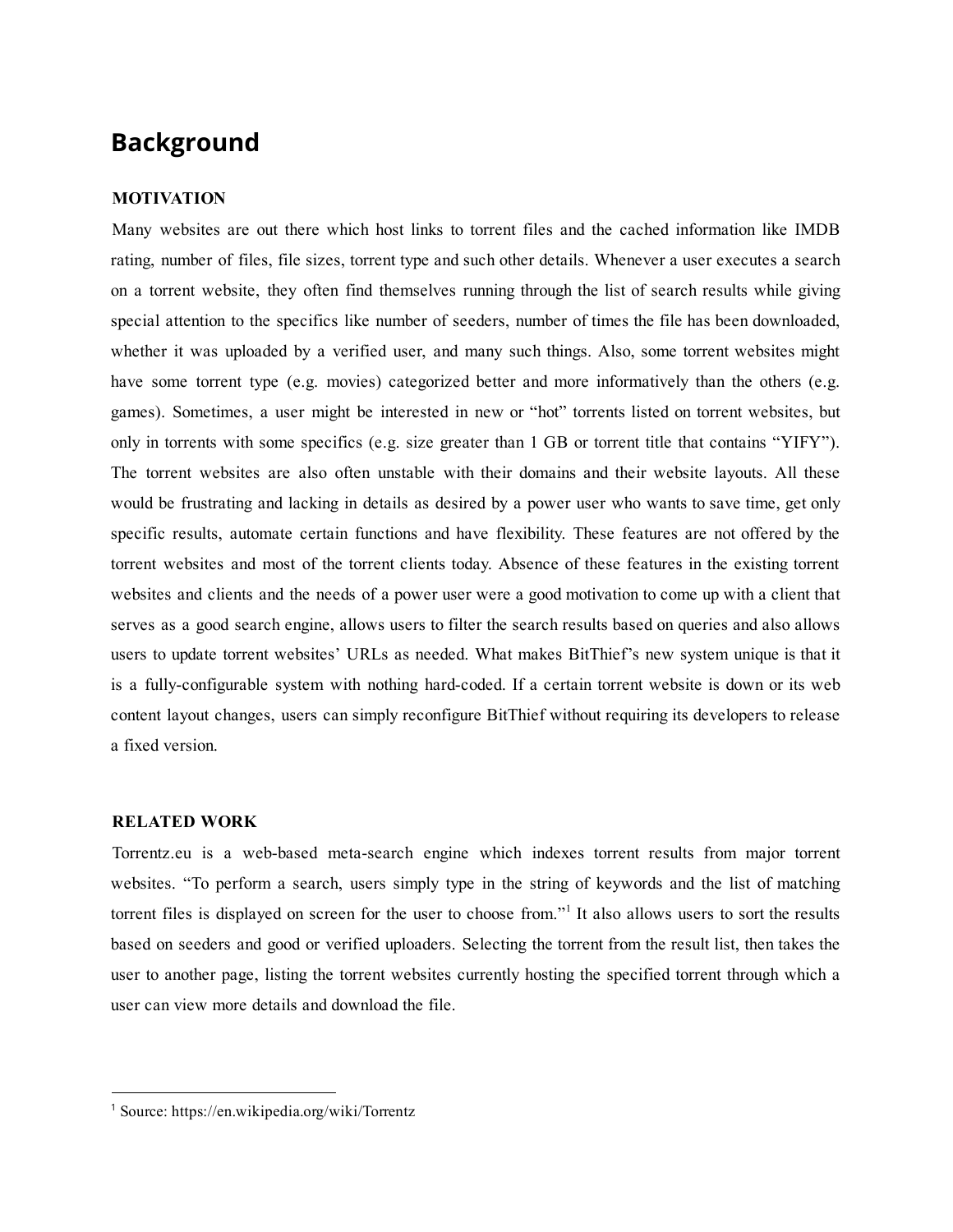| Torrentz                                 |                                                     |
|------------------------------------------|-----------------------------------------------------|
| <b>LibreOffice</b>                       |                                                     |
| n LibreOffice 4.3.0                      | Win x86.msi 11 torrent download loca                |
| <b>Download Direct</b>                   | LibreOffice_4.3.0_Win_x86.msi                       |
| <b>O</b> kickass.to a                    | LibreOffice Fresh 4 3 0 Windows x86 EN US applicat  |
| katproxy.com                             | LibreOffice Fresh 4 3 0 Windows x86 EN US applicat  |
| ○ 昌 thepiratebay.org A                   | LibreOffice 4 3 0 for Windows OpenOffice org succes |
| $\times$ $\blacksquare$ fastpiratebay.eu | LibreOffice 4 3 0 for Windows OpenOffice org succes |
| 国 torrenthound.com                       | LibreOffice Fresh 4 3 0 Windows x86 EN US applicat  |
| w yourbittorrent.com                     | LibreOffice 4.3.0 Win x86 software                  |

Figure 1: Torrentz displaying the list of external websites hosting the torrent file links<sup>2</sup>

Though it automatically keeps track of which torrent website is down or has its domain name changed, it actually isn't providing its users with any other information on torrents. Every time the user performs the query, they have to go through 3 steps to get to the host torrent website and view more information.

One of the most popular clients,  $\mu$ Torrent, does have a torrent search feature where users are allowed to manage the search providers by entering the search query URLs. Using this feature, users can add, delete or edit a search engine anytime. This prevents the hard-coding of the search engines.



Figure 2: μTorrent's Search Engines Manager<sup>3</sup>

However, it lacks most of the other useful features which were developed in this project and were discussed above in brief.

<sup>&</sup>lt;sup>2</sup> Source: https://chrome.google.com/webstore/detail/torrentzeu-magnet-izer/kcagpojojhhdoiphfpmipackjjchlboj

<sup>&</sup>lt;sup>3</sup> Source: http://www.techsupportalert.com/%20utorrent-help-using-utorrent-torrent-search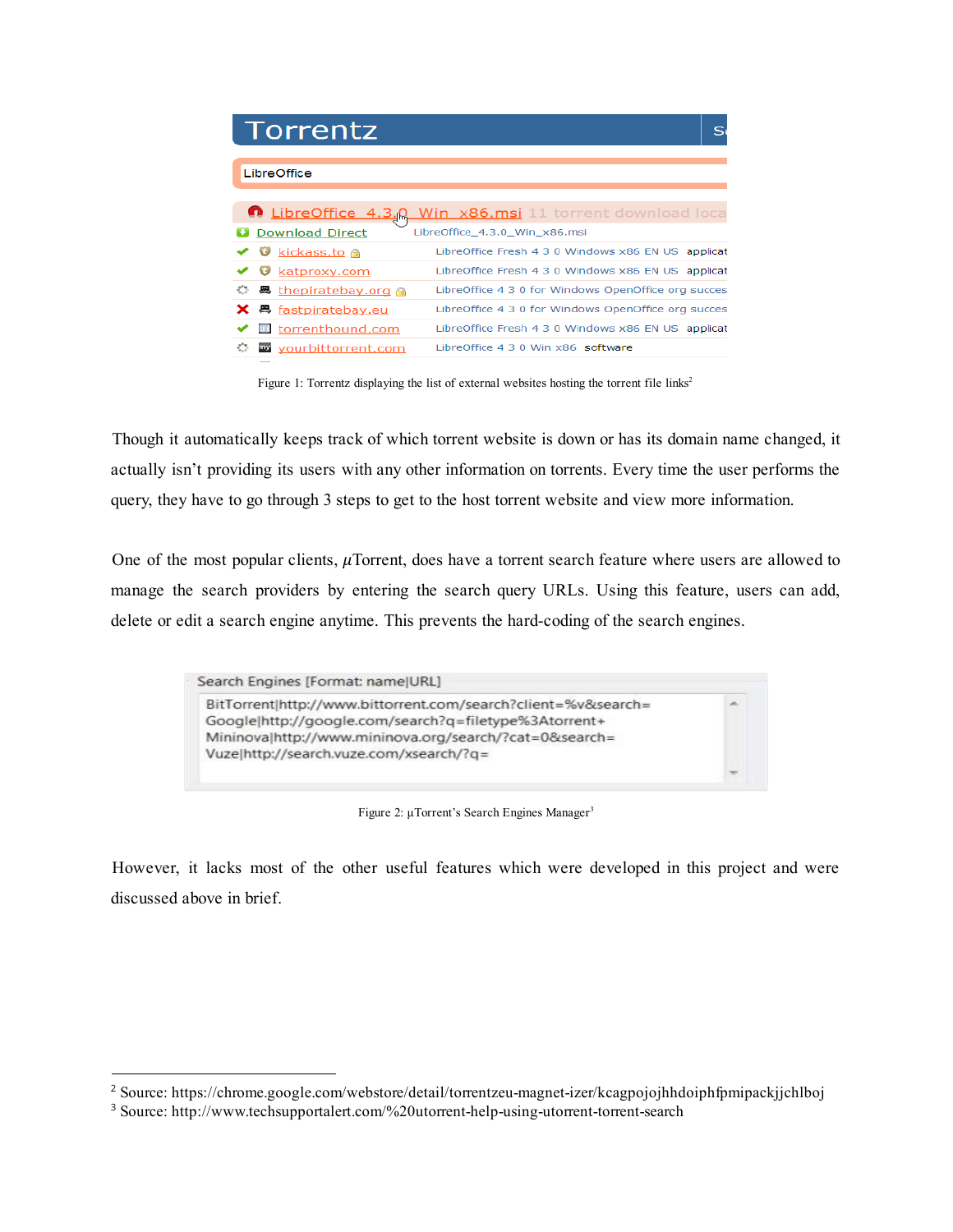## Design and features

We initially started with an idea to integrate the support for finding and filtering new movie torrents based on the information obtained from IMDB into the existing client. The idea was to retrieve new releases and the popular movies list from IMDB, based on the user settings like minimum IMBD rating, movie genre, and other such data, and perform a meta-search on different torrent websites' search engines to get related torrents. Two basic input fields were used to reach this goal. The user had to configure the torrent website URL and the search query URL format for the websites they wanted, like  $\mu$ Torrent.

The shortcomings to this approach were that there are many types of torrent files available other than movies and that there is no reliable API similar to IMBD available for most of these types which would limit our client to only a few torrent categories. Also, such APIs do not tell us anything about the torrent files that the client retrieves, which users might be interested in, such as number of seeders, quality of the torrents' contents, size of the torrent files and other such data.

We had to come up with another way of retrieving the torrent information from the torrent download page itself. The simple solution to this was to use XPaths, which further opened many other doors for flexibility. The user is simply allowed to enter the XPaths to all the pieces of information they want our client to retrieve from the torrent page. Further, the user may enter queries to filter the results and only display the content they care about.

The backbone behind being able to do all of these lies in our Search Engines Manager tool and the Query Strings.

### QUERY STRINGS

A Query String is simply a statement that evaluates to true or false. It is used to filter the torrent results retrieved from the torrent websites. BitThief supports following operators in a Query String:

- is (e.g. title is inception)
- is-not (e.g. title is-not inception)
- contains (e.g. title contains harry)
- not-contains (e.g. title not-contains harry)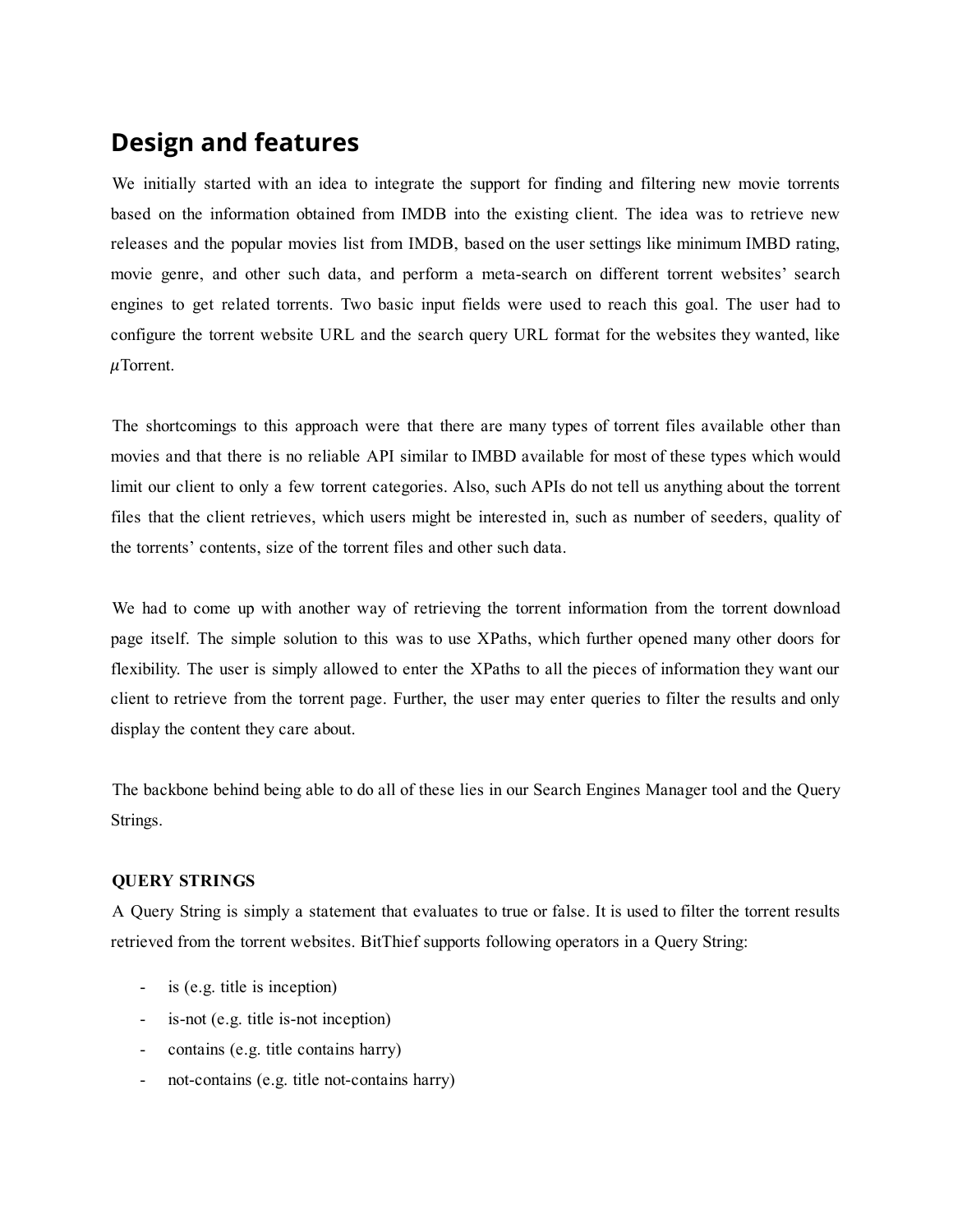- before (e.g. uploaded before "03 december 2015")
- after (e.g. uploaded after "03 december 2015")
- on (e.g. uploaded on "03 december 2015")
- Logic symbols (==, >=, >, <=, <, !=) (e.g. seeders > 300)

It is also possible to group multiple expressions or query statements. For example, uploaded: year < 2016 AND (size  $\langle$  3 OR size  $>$  500). This will simply return all the torrents which were uploaded before the year 2016 and whose size is either less than 3 units or greater than 500 units.

### SEARCH ENGINES

Figure 3 shows the Search Engines Manager.

| <b>Search Engines</b>     |                                  |                                                |                             |                         |                               |        | $\mathbf{z}$     |
|---------------------------|----------------------------------|------------------------------------------------|-----------------------------|-------------------------|-------------------------------|--------|------------------|
| <b>Base URL</b>           | <b>Torrent Query Format</b>      | <b>Query Result Page</b><br><b>Start Index</b> | <b>Search Result XPaths</b> |                         |                               |        |                  |
| https://thepiratebay.org/ | https://thepiratebay.org/searc 0 |                                                | //*[@id='searchResult']/tb  | Details Page XPaths     | <b>Torrent Categories</b>     | Delete | Copy to dipboard |
| http://extratorrent.cc/   | http://extratorrent.cc/search/   |                                                | /html/body/table/tbody/tr   | Details Page XPaths     | <b>Torrent Categories</b>     | Delete | Copy to dipboard |
| Add Search Engine         |                                  |                                                |                             |                         |                               |        |                  |
| Torrent Base Url          | Torrent Query URL format         | Query Page Start Index                         | Search Results XPaths       | Add Details Page XPaths | <b>Add Torrent Categories</b> |        |                  |
| Add                       |                                  |                                                |                             |                         |                               |        |                  |
| Save                      | Cancel                           |                                                |                             |                         |                               |        |                  |

Figure 3: BitThief's Search Engines Manager

A search engine has following fields:

- Torrent Website Base URL (e.g. https://thepiratebay.org): This is simply the torrent website URL
- Torrent Query Format (e.g. https://thepiratebay.org/search/<query>/<index>/7/): This is the torrent query result website URL format. To retrieve this, the user needs to go to the site, do a search, replace the search term with "<query>", and first page number with "<index>" and copy the resulting string to the client.

These first two fields are enough for carrying out the normal search.

 Query Result Page Start Index: Since the number of results would be big most of the time, and all results can't be displayed on the first page, our results retriever will need a first page index (usually 0 or 1) to automatically jump to the next page after it is done browsing through the current page.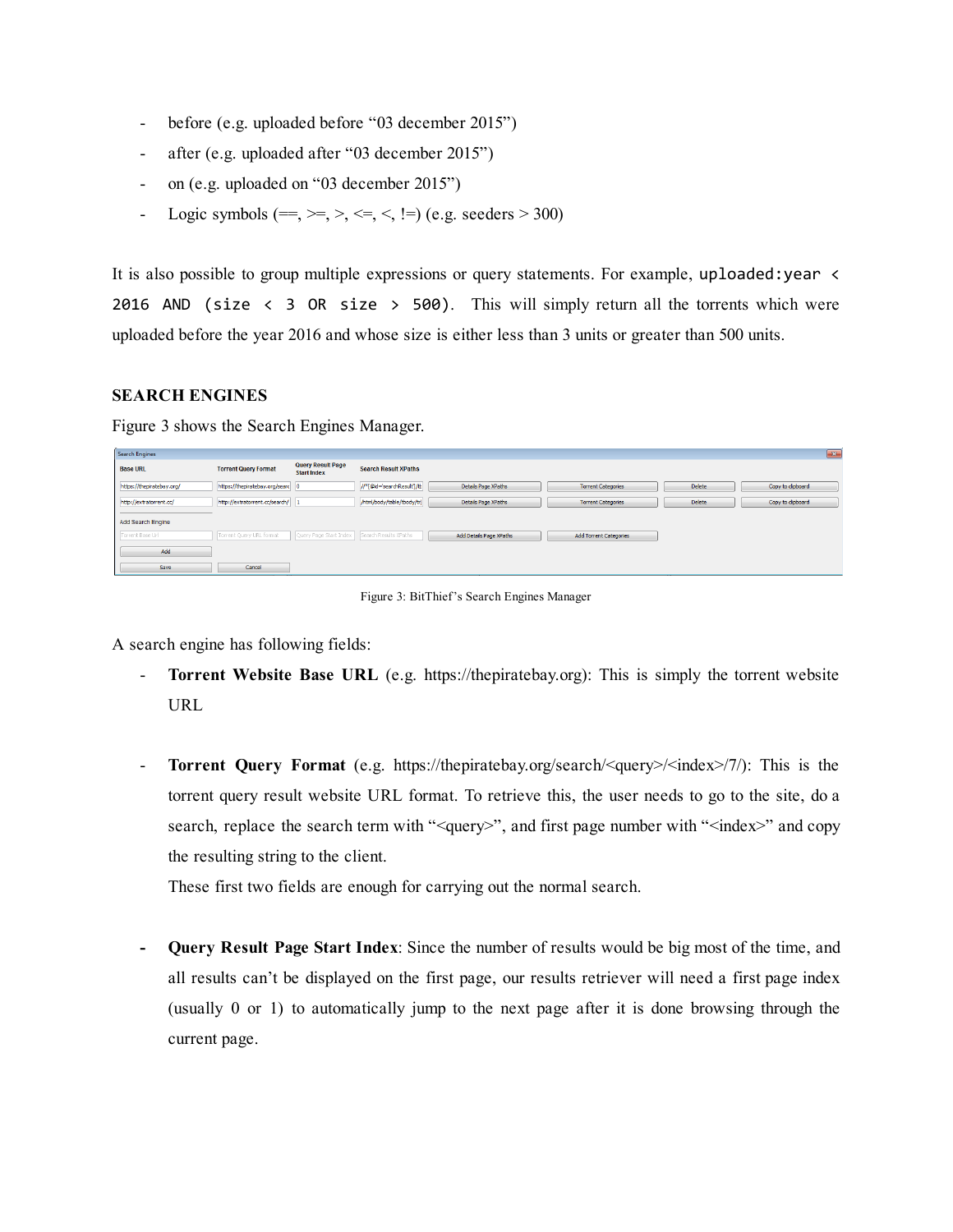- Search Results XPaths: This field is XPath provided by the user to get a list of hyperlinks to all the results on the page.
- Details Page XPaths: By "Details Page" we mean torrent file download page. This is the page which contains a magnet link, or .torrent file link and other information like seeders, upload date, torrent size and other such data depending on the website.

| TV & movies at Zoogle / Browse . Top 100 . New<br><b>BitSnoop</b><br>Advanced   My History<br>Search                                                          |                                                                       |
|---------------------------------------------------------------------------------------------------------------------------------------------------------------|-----------------------------------------------------------------------|
| . Everything O Video O Audio O Games O Software O Other                                                                                                       |                                                                       |
| ← Go back to search results                                                                                                                                   |                                                                       |
| Star Wars Episode VII The Force Awakens 2015.1080p BluRay x264 DTS-JYK<br>Video » Movies                                                                      | Download Direct<br>No client needed!                                  |
| 1,076/48<br>3.48 GB (6)<br><b>O</b> Verified<br>Update<br>Rate torrent:<br><b>CONTRACTOR</b><br>$25$ $93$<br>[ Legit ] [ Fake ]<br>in 6 files<br>5 months old | <b>RS</b> Magnet Link<br>Includes 71 trackers<br>Help, short Magnet   |
| $\boxed{3}$ Trackers - 71 $\boxed{2}$ Files - 6<br><b>O</b> Technical<br>$\circ$ Comments - 2                                                                 | Download Torrent<br>Mirrored @ Torcache.net<br>Add trackers manually! |
| <b>User Comments</b>                                                                                                                                          | -> Zoogle.com                                                         |
| $\heartsuit$ 1. tira - long ago                                                                                                                               |                                                                       |
| good stuff                                                                                                                                                    |                                                                       |
| $\heartsuit$ 2. add - long ago                                                                                                                                |                                                                       |
| try                                                                                                                                                           |                                                                       |

Figure 4: BitSnoop's Torrent Download Page

As shown in figure 4 above, BitSnoop's details page contains some useful information that a user might be interested in. Users can simply enter the XPaths to these fields and name them in their client. These names and information obtained from the XPaths can then be used to perform simple queries (e.g. Title excludes "HDCam" AND (Seeders > 200 OR Size contains "GiB")) to filter the search results. One key element added to the XPaths was the support for the regular expressions. As you can see in the figure 4, the file size mentioned is "1.48 GB". The XPath might give us the complete value, but to have a query with number comparisons, the user needs a way to extract the precise data ("1.48") from the string result obtained using the XPath.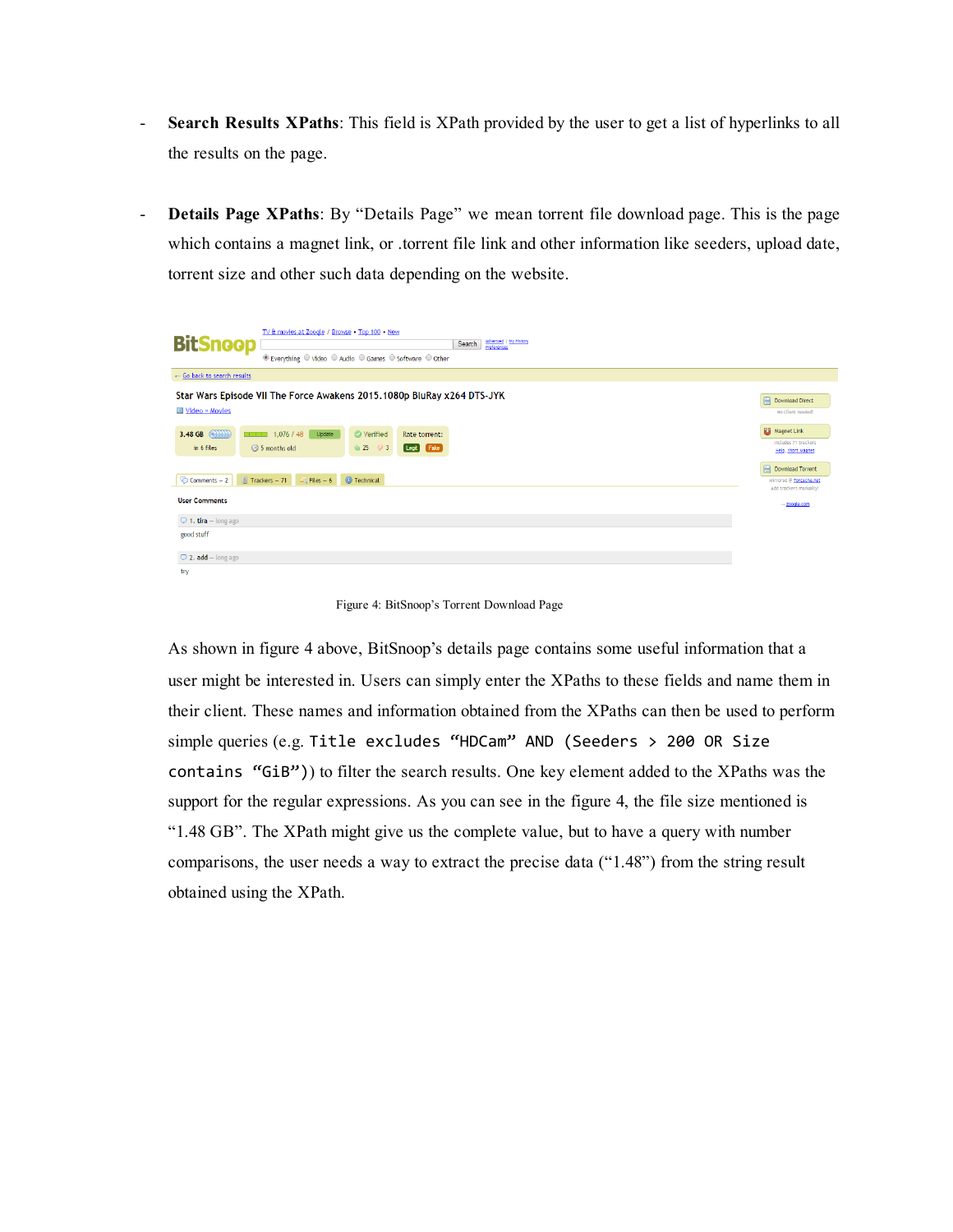| Details Page XPath                                                               |                                                     |                                                              | $\mathbf{x}$  |  |
|----------------------------------------------------------------------------------|-----------------------------------------------------|--------------------------------------------------------------|---------------|--|
| For date comparisons, regex groups should be strictly named as: Year, Month, Day |                                                     |                                                              |               |  |
| <b>Name</b>                                                                      | Value                                               | Regex                                                        |               |  |
| Title                                                                            | //div[@id='title']/text()                           |                                                              | <b>Delete</b> |  |
| Seeders                                                                          | //*[@id='details']/dl[@class='col2']/dd[3]/text()   |                                                              | Delete        |  |
| Uploaded                                                                         | //*[@id='details']/dl[@class='col2']/dd[1]/text()   | (? <year>\d+)-(?<month>\d+)-(?<day>\d+)</day></month></year> | <b>Delete</b> |  |
| Size                                                                             | //*[@id='details']/dl[@class='col1']/dd[3]/text()   | $\mathsf{d}$ +                                               | Delete        |  |
| User Type                                                                        | //*[@id='details']/dl[@class='col2']/dd[2]/img/@src |                                                              | <b>Delete</b> |  |
| Add Details Page XPaths                                                          |                                                     |                                                              |               |  |
| Name                                                                             | Value                                               | Regex                                                        |               |  |
| Add                                                                              |                                                     |                                                              |               |  |
| Save                                                                             | Cancel                                              |                                                              |               |  |

Figure 5: BitThief's Details Page XPath Manager

 Torrent Categories: As mentioned before, a torrent website can have multiple torrent categories (e.g., movies, games). Since we were interested in making the BitThief a one stop destination for everything, we needed a way to update its users with newly available torrents in their chosen categories. For this, we came up with the concept of "Profiles" and "Torrent Categories".

Torrent Categories maintain a list of category names and URLs (e.g. https://kat.cr/movies) and is linked to a search engine.

| <b>Torrent Categories</b>     |                                                        |                         | $\mathbf{x}$  |
|-------------------------------|--------------------------------------------------------|-------------------------|---------------|
| <b>Name</b>                   | <b>URL Format</b>                                      | <b>First Page Index</b> |               |
| Top 100                       | https://thepiratebay.org/top/all                       |                         | <b>Delete</b> |
| <b>Movies</b>                 | https://thepiratebay.org/browse/201/ <index>/7</index> | 0                       | <b>Delete</b> |
| Games                         | https://thepiratebay.org/browse/400/ <index>/7</index> | 0                       | <b>Delete</b> |
| <b>Add Torrent Categories</b> |                                                        |                         |               |
| Name                          | URL Format                                             | First Page Index        |               |
| Add                           |                                                        |                         |               |
| Save                          | Cancel                                                 |                         |               |

Figure 6: BitThief's Torrent Categories Manager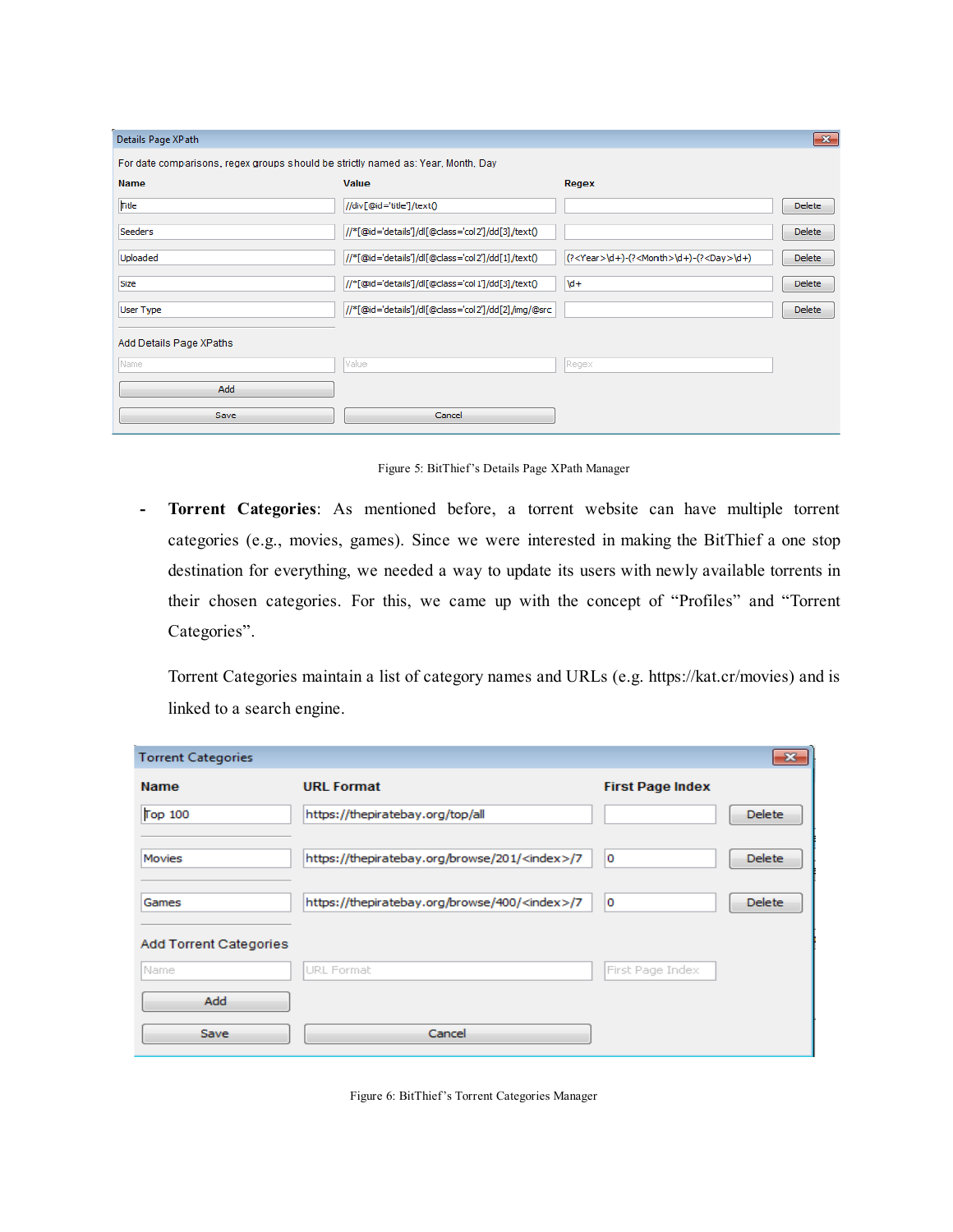A profile is simply like a "saved search" containing such categories and query strings that runs every time the BitThief is opened if the profile is active and displays the new available torrents in the chosen categories which match the queries.

| Profile                                       |                                            | $-x$                                                                                                                   |
|-----------------------------------------------|--------------------------------------------|------------------------------------------------------------------------------------------------------------------------|
| <b>Profile Name</b>                           |                                            | ExtraTorrentIs                                                                                                         |
| Activated                                     |                                            |                                                                                                                        |
| Update Search Engine                          |                                            | Base: http://extratorrent.cc/ Query Format: http://extratorrent.cc/search/?search=<br><b>XPaths: Type, Size, Files</b> |
|                                               |                                            | <b>Categories: Popular Movies</b>                                                                                      |
| Query Tips                                    |                                            |                                                                                                                        |
| Categories<br>Query                           | Add                                        |                                                                                                                        |
| Popular Movies Query Type is "Drama torrents" | $\overline{\mathbf{v}}$                    |                                                                                                                        |
| Cancel<br>Save                                | <b>Delete</b><br>Copy profile to clipboard |                                                                                                                        |

Figure 7: BitThief's Profile Manager

#### SEARCH RESULTS

Based on the query string and the XPaths, search results are nicely displayed in the search results and information panel. The name of the XPath is also chosen by the user. BitThief just uses the path value entered by the user to get the information, and displays the name and information obtained in the information panel.

| <b>BitThief</b>                                                                    | $-23$<br><u>a b</u><br>$\Box$                                      |
|------------------------------------------------------------------------------------|--------------------------------------------------------------------|
| File Torrent View Profiles Search About                                            |                                                                    |
| Go back                                                                            |                                                                    |
| Add as Profile                                                                     |                                                                    |
| Search Results (game of thrones)                                                   |                                                                    |
| Results: 5/10                                                                      |                                                                    |
| <b>Current Page: 1</b>                                                             |                                                                    |
| A Song Of Ice And Fire: Books 1-5 - Audiobooks (A Game of Thrones, A Clash of      | [ManyVids] Daenerys Takes her Dragon - Jennifer Storm [Game of     |
| [ManyVids] Daenerys Takes her Dragon - Jennifer Storm [Game of Thrones]            | <b>Thrones]</b>                                                    |
| 40 Game of Thrones Best Wallpapers and Backgrounds set 4                           | <b>Type: HD Video torrents</b>                                     |
| Game Of Thrones S04 Complete Season 4 720p x264 AC3 5.1 [MKV] + Extras, M          | Size: 306,00MB                                                     |
| Game Of Thrones S05 Complete Season 5 720p x264 AC3 5.1 [MKV] + Extras, M Files: 2 |                                                                    |
|                                                                                    | http://extratorrent.cc//torrent/5072020/%5BManyVids%5D+Daenerys+Ta |
|                                                                                    | Download Now                                                       |
|                                                                                    |                                                                    |
|                                                                                    |                                                                    |
|                                                                                    |                                                                    |
|                                                                                    |                                                                    |
| m.<br>∢<br>٠                                                                       | m<br>۰<br>∢                                                        |

Figure 8: BitThief's Torrent Search Result Information Panel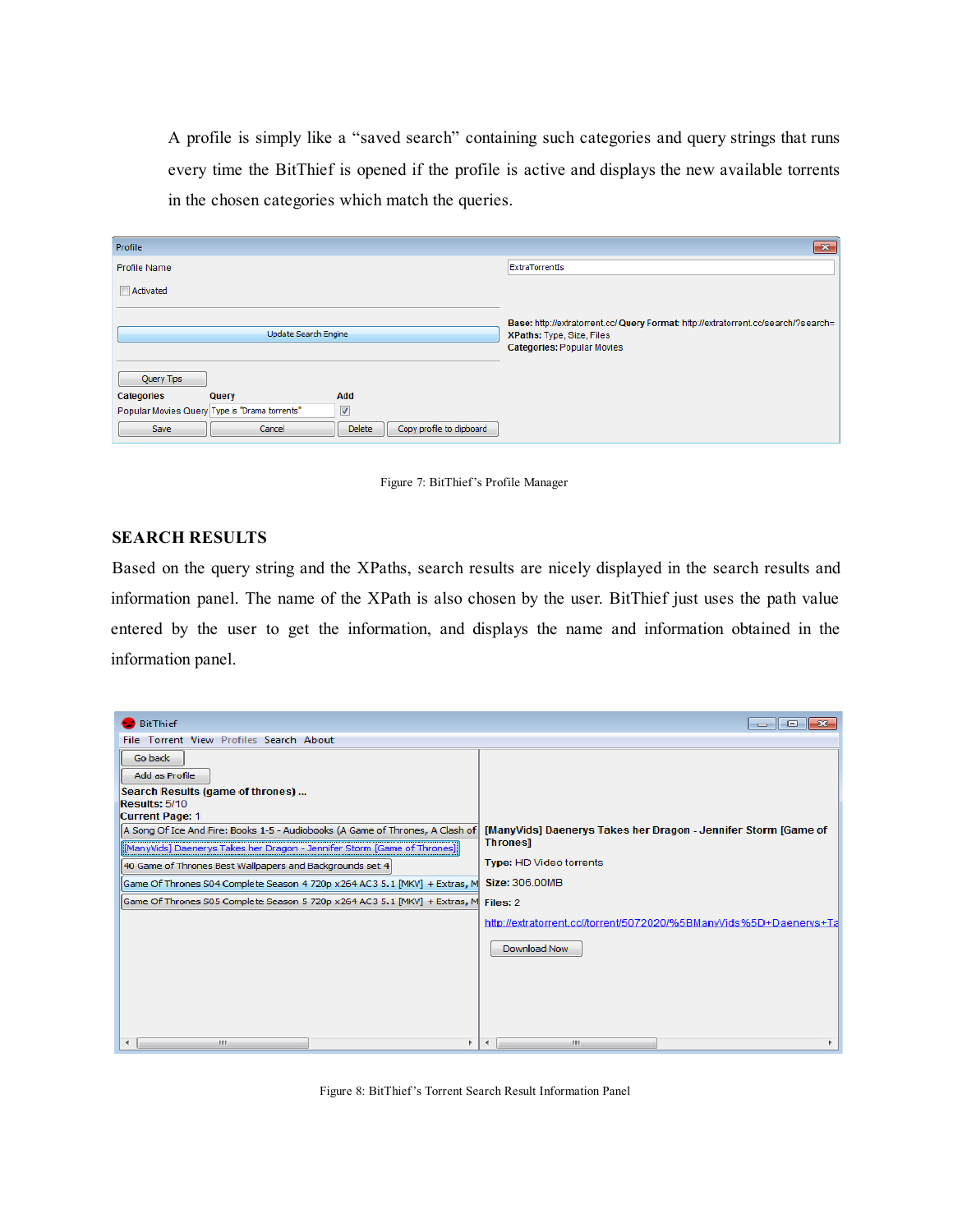If the user has entered the query string and it fails to retrieve the information using the XPath, it simply skips evaluation of entire query string and also the result.

#### OTHER FEATURES

As a part of this project, we also implemented a few other small, but useful features. Since a search engine can have many fields filled in with complicated XPaths and regular expressions, we support copying a search engine to the clipboard and adding a search engine from the clipboard. A similar feature was implemented for the user profiles. These features blend in really well with the concept of "power users". Using this, smart users and friends can easily share their configurations on social media platforms or forums and exchange it between friends.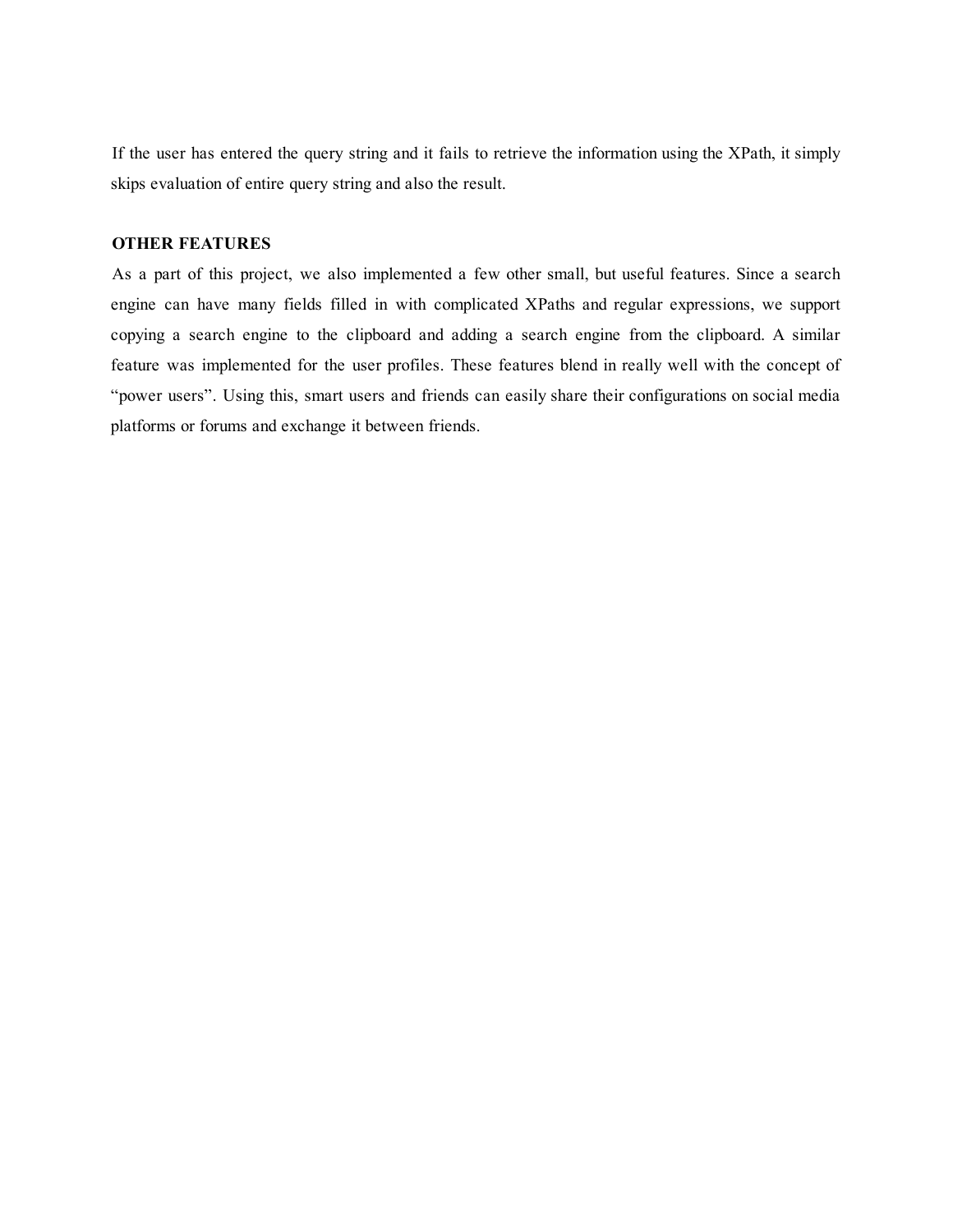## Results

With the design and features of BitThief's new system, we were able to meet our goals of providing flexibility and the support to the power users. Below, we explain how these goals were achieved.

### **FLEXIBILITY**

From the figures of search engines and their components above, it is apparent that nearly each and every field is usereditable. Whenever a good torrent website comes out, the user can simply add it. If any torrent website is down or changes its layout, a user can simply remove or edit the URLs and XPaths. Even the profile query strings are kept configurable. The profiles also automatically sync to search engine changes. In this way, we meet our first goal of providing "flexibility".

#### POWER USERS

BitThief, while it can act as a simple search-and-download tool, it is apparent now that much amazing stuff can be done with it. It does a very simple task: take input from user, retrieve and process the data as user specified, and spit out the results. It does not care whether the data entered by the user is fully correct or not. If a given XPath is wrong, it will simply not return any value. A smart user can further use regular expressions to make the experience even better. For example, https://thepiratebay.org shows a torrent upload date as 2015-08-02 17:02:24 GMT. While XPath can retrieve this value, regular expressions then allow the user to extract "2015" as year, "08" as month and "02" as day. Using this, they can filter results using simple query strings like "Uploaded after '03 november 2014'".

The behavior could further vary by how the user provides the URLs. For example, for torrent categories, if the user doesn't provide the URL with <index>, BitThief won't automatically hop on to the next page to find more results. Also, a smart user might provide BitThief with the modified link based on his need. Instead of providing the default link https://thepiratebay.org/browse/201/<index>/3 for pirate bay movie torrents, if the user is interested in movies having more seeders, they can rather use the "sort" feature on the website and provide a modified link which is https://thepiratebay.org/browse/201/<index>/7.

We also have a debug dump file saved in the user's home "bitthief" directory where they can easily check out the retrieved page source, XPath information and query filter results. In this way, BitThief also expects the user to be a debugger on their own in case the output isn't as expected. It basically expects its users to be "power users".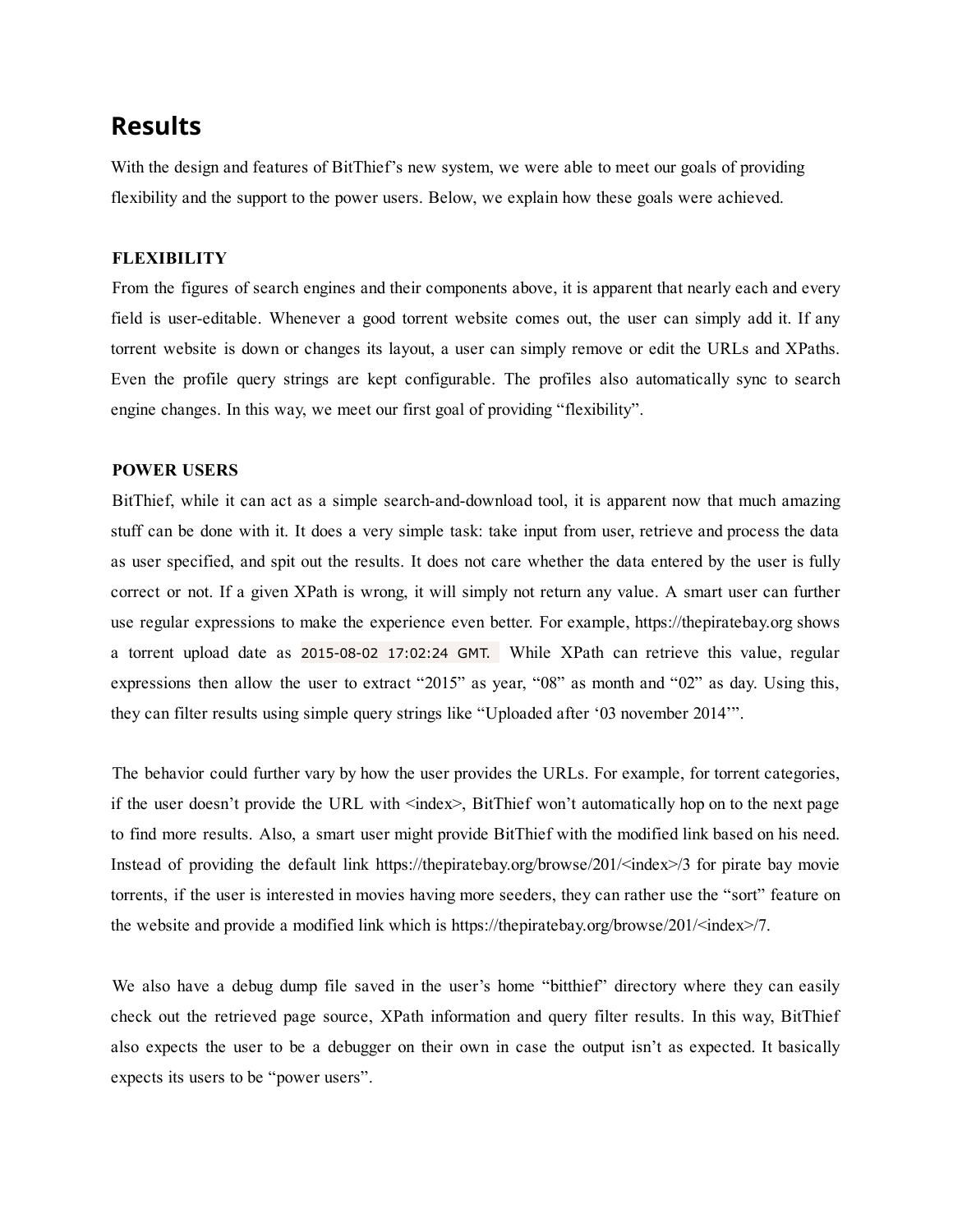# Conclusions

Starting with a simple user-configurable meta-search engine, BitThief evolved into two different versions in this project - the current one and an intermediary IMDB-integration version.

Throughout the project many new things were learned. Before coming up with this UI, an intermediary version of BitThief in this project provided only some limited flexibility.

| Profile                                                                                                                                                    |                      |
|------------------------------------------------------------------------------------------------------------------------------------------------------------|----------------------|
| Prof1                                                                                                                                                      |                      |
| Torrent Base URL: https://kat.cr<br>Torrent Query Format: https://kat.cr/usearch/<br>XPaths: Release, Music Format, Air Time<br>Lookups: Movies, Music, TV |                      |
| Query: {"Movies":"(Release:Year) >= (2014)","Music":"(Music Format) contains (mp3)","TV":"(Air Time:Month) is (July)"}                                     |                      |
|                                                                                                                                                            | Delete<br>Inactivate |

Figure 9: BitThief's Old Profile Manager showing noneditable fields

Users were able to carry out only two functions - adding and deleting. None of the fields were kept editable, which would turn out to be very frustrating as for one XPath change, users will have to recreate an entire search engine entry. It was the same for the profiles as depicted by figure 9.

Also, the naming of components wasn't clear to general users. For example, torrent categories were called "lookups". The dialog boxes had very complicated design with confusing layout and buttons. All of these were pointed out by supervisors and corrected by the end of the term. "To keep the UI simple" was something that I learned in this project.

### FUTURE WORK

Even though the current version of BitThief is really robust with regards to flexibility, it still lacks support for good debugging features. Currently, it dumps everything into a single file and it could be painful and frustrating for a user to go over so much of the dumped data to find the information they want. In future, maybe this could be enhanced for the debug files to contain indexed or mapped results for each torrent search request, result or a link. If BitThief is unable to find data through XPath or unable